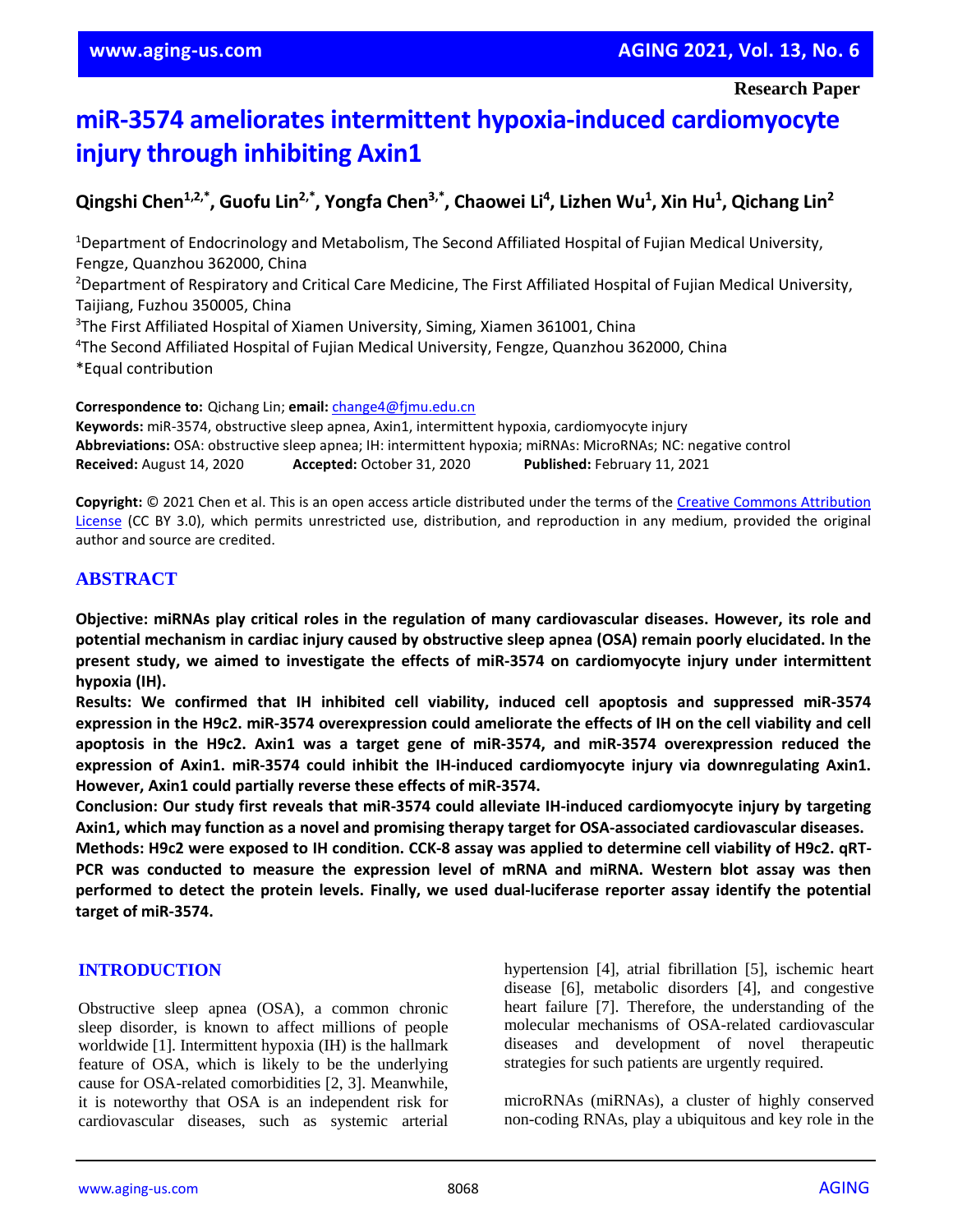regulation of gene transcription. miRNAs can modulate gene expression through binding to the 3'-UTR region of the target genes, thus resulting in either translational inhibition or degradation of the target genes [8, 9]. It has been reported that miRNAs are implicated in a wide range of cellular processes, including cell viability, development, differentiation, proliferation, and apoptosis [10, 11]. Accumulating evidence has also indicated that miRNAs played crucial roles in multiple heart diseases, such as cardiac hypertrophy [12], heart failure [13], and myocardial infarction [14]. In the past few years, miRNA expression profiles in OSA-related heart disease have been gradually revealed [15, 16]. However, the mechanism underlying the ameliorative effect of miRNAs on IH-induced H9c2 cardiomyocyte injury has not been fully elucidated.

In the current study, we established a model of IH in H9c2 cells. We found that IH could induce cardiomyocyte injury *in vitro* and lead to miR-3574 downregulation. miR-3574 upregulation ameliorated IH-induced cardiomyocyte injury through regulating cell viability and apoptosis via Axin1, indicating that miR-3574 and Axin1 can serve as a potential novel and effective therapeutic strategy for OSA-related cardiovascular diseases.

## **RESULTS**

## **IH induces cell injury in H9c2 cardiomyocytes**

Following IH treatment, the cell viability of H9c2 cardiomyocytes was then measured by use of CCK-8 assay. The results demonstrated that the level of cell viability was remarkably suppressed following IH treatment in the H9c2 cells (Figure 1A). Furthermore, the expression levels of certain apoptosis-associated proteins, such as Bax, Bcl-2 and caspase-3, were also detected. As shown in Figure 1B, 1C, the protein expression level of Bcl-2 was significantly downregulated, while the expression of Bax and caspase-3 were markedly upregulated following IH treatment in the H9c2 cardiomyocytes.

## **IH reduces miR-3574 expression in H9c2 cardiomyocytes**

miR-3574 expression in IH treated H9c2 cells was explored by RT-qPCR. The results revealed that miR-3574 expression was significantly suppressed following IH treatment of H9c2 cells (Figure 1A), indicating that IH treatment reduced the expression of miR-3574 in H9c2 cardiomyocytes. To further determine the role of miR-3574, miR-3574 was overexpressed or inhibited by transfecting with miR-3574 mimic or miR-3574 inhibitor. As shown in Figure 2B, miR-3574 mimic

transfection markedly increased miR-3574 expression in the H9c2 cardiomyocytes, while miR-3574 inhibitor transfection significantly decreased miR-3574 expression in the H9c2 cardiomyocytes. These results indicated that transfection efficiency was achieved.

## **Upregulation of miR-3574 attenuates IH-induced cells injury in H9c2 cardiomyocytes**

To investigate whether miR-3574 overexpression could protect the cardiomyocytes from IH-induced cells damage, H9C2 cardiomyocytes were transfected by miR-3574 mimics before IH treatment. As shown in Figure 3A, the cell viability decreased in IH-induced cardiomyocytes was increased by miR-3574 upregulation. To further determine the anti-apoptotic effects of miR-3574, the expression levels of apoptosisassociated proteins, including Bax, Bcl-2, and Caspase-3, were also examined. As we expected, western blot assay found that miR-3574 overexpression could significantly decrease the expression of Caspase-3 and Bax and increase the expression of Bcl-2 in IH-injured H9c2 cells. Altogether, these results demonstrate that miR-3574 has an anti-apoptotic role in IH-induced cardiomyocytes injury.

#### **miR-3574 directly targeted Axin1, and inhibited Axin1 expression**

Next, we sought to verify the putative targets of miR-3574 in H9c2 cells by IH treatment. We searched for the potential target genes of miR-3574 by the use of PicTar, miRanda, and TargetScan. Bioinformatics analysis identified that Axin1 may be one of the target genes (Figure 4A). To validate it, a dual-luciferase reporter assay was performed. As shown in Figure 4B, miR-3574 significantly reduced the luciferase activity of wild-type Axin1-3'-UTR, but had no effect on that of the mutant one. We then examined the regulation of miR-3574 on Axin1 expression in H9c2 cells. Western blot analysis and RT-qPCR were conducted to test the expression level of Axin1. Our results indicated that both mRNA (Figure 4C) and protein (Figure 4D, 4E) levels of Axin1 were apparently increased in H9c2 cells under IH exposure, which was remarkably suppressed by miR-3574 mimics. Therefore, our findings demonstrate that miR-3574 can directly target the 3'- UTR of Axin1 to inhibit its expression in H9c2 cardiomyocytes.

#### **Axin1 reverses the effects of miR-3574 overexpression on cell injury in IH-treated H9c2 cardiomyocytes**

Finally, we performed rescue experiments to further explore whether Axin1 overexpression could rescue the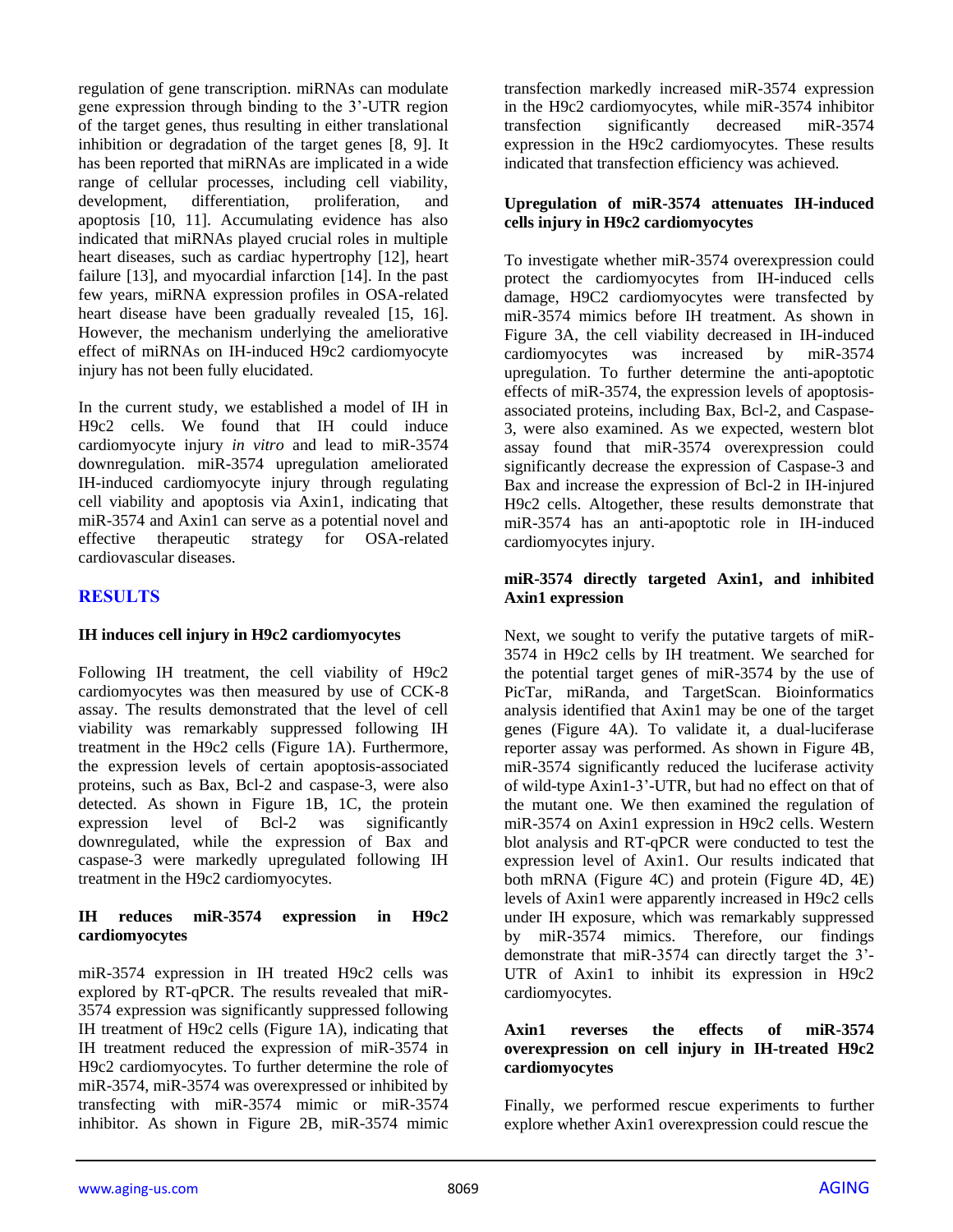anti-apoptosis function of miR-3574 in IH-induced cardiomyocytes. H9c2 cells was transfected with miR-3574 mimics together without or with pcDNA3.1- Axin1 under IH condition. The results showed that the reduced level of Axin1 caused by miR-3574 overexpression could be partly rescued by cotransfection with  $pcDNA3.1-Axin1$   $(P<0.05)$  (Figure 5B). At the same time, functional experiments further demonstrated that the reintroduction of Axin1 could partially reverse the effects of miR-3574 on the cell viability  $(P<0.05)$  (Figure 5A) and apoptosis  $(P<0.05)$ (Figure 5B) in the IH-treated H9c2 cardiomyocytes. Taken together, our findings indicated that Axin1 acts as a downstream target of miR-3574 in the determination of cell injury in IH-treated H9c2 cardiomyocytes.

## **DISCUSSION**

In the present study, we found that IH treatment induced cell injury and inhibited the expression of miR-3574 in the H9c2 cardiomyocytes. miR-3574 overexpression reversed the effects of IH treatment on the cell viability and apoptosis in H9c2 cells. Using bioinformatics



**Figure 1. Intermittent hypoxia induces H9c2 cell injury.** H9c2 cells were cultured under IH. (**A**) Cell viability were evaluated by CCK8 assay. (**B**, **C**) Cell apoptosis-related proteins were tested by western blotting assays. IH: Intermittent hypoxia. Data are represented as the mean ± SD from three independent experiments. \* p < 0.05, \*\* p < 0.01.



**Figure 2. IH reduces miR-3574 expression, and miR-3574 is differentially expressed in H9c2 cardiomyocytes after cell transfection.** (**A**) The expression of miR-3574 was detected by RT-qPCR. (**B**) Cells were transfected with miR-3574 inhibitor, miR-3574 mimics, and scrambled control. Relative miR-3574 expression was normalized to U6. IH: intermittent hypoxia. Data are represented as the mean ± SD from three independent experiments. \* p < 0.05, \*\* p < 0.01.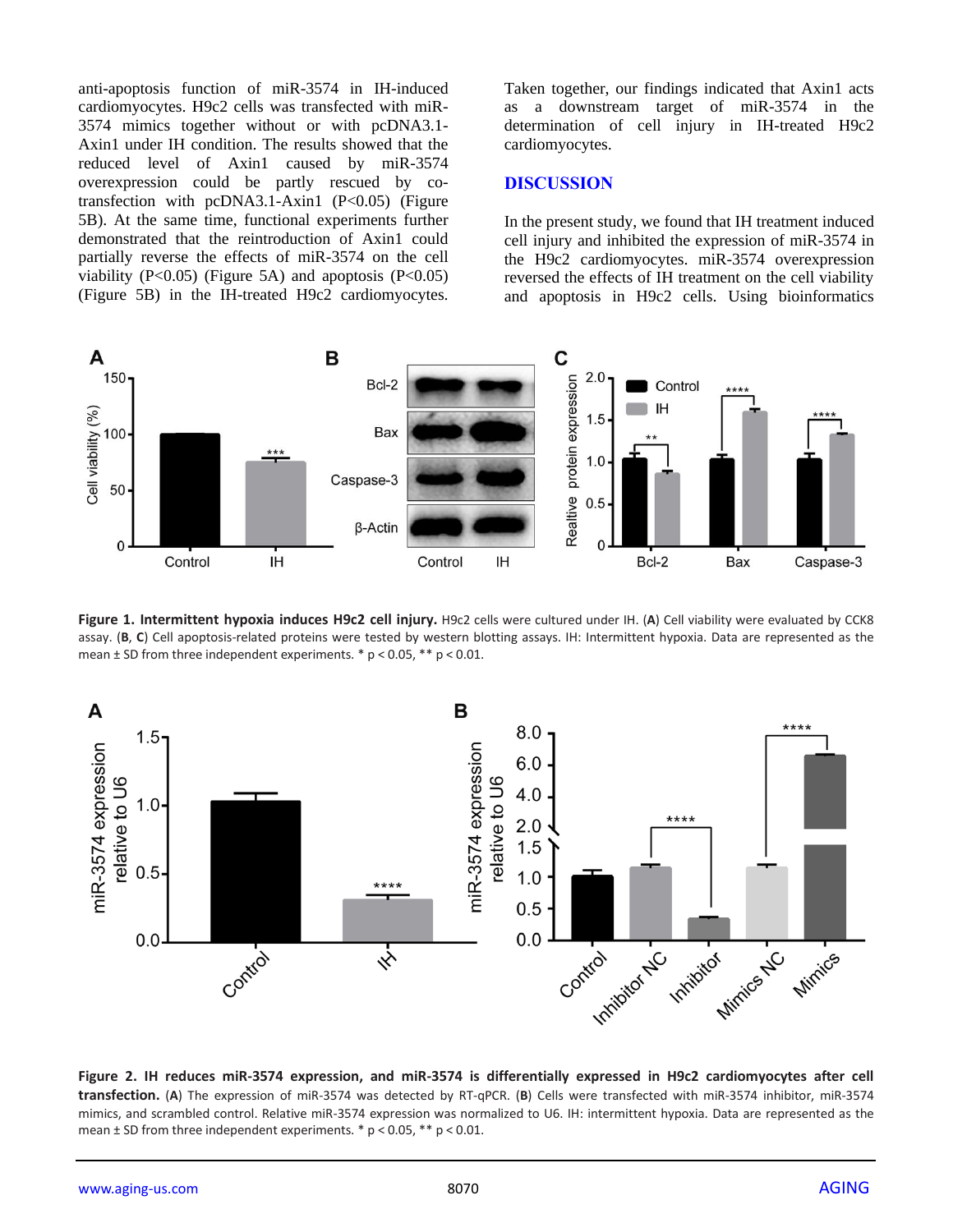

**Figure 3. miR-3574 attenuates IH-induced cells injury in H9c2 cardiomyocytes.** H9c2 cells were exposed to IH after transfection of miR-3574 mimics, and negative control. (**A**) Cell viability. (**B**, **C**) The expression of apoptosis-related proteins. NC: negative control. IH: intermittent hypoxia. Data are represented as the mean ± SD from three independent experiments. \* p < 0.05, \*\* p < 0.01.



**Figure 4. Axin1 is a target of miR-3574, and Axin1 could be inhibited by miR-3574 in H9c2 cells.** (**A**) The potential binding site between miR-3574 and the 3'-UTR of Axin1. (**B**) Luciferase reporter assay was conducted by co-transfection of luciferase reporter containing 3'-UTR of Axin1 with miR-3574 mimic into 293T cells. (**C**–**E**) H9c2 cells were transfected with miR-3574 mimics or corresponding control. Expressions of Axin1 were examined by western blot analysis and RT-qPCR, respectively. NC: negative control. Data are represented as the mean  $\pm$  SD from three independent experiments.  $*$  p < 0.05,  $**$  p < 0.01.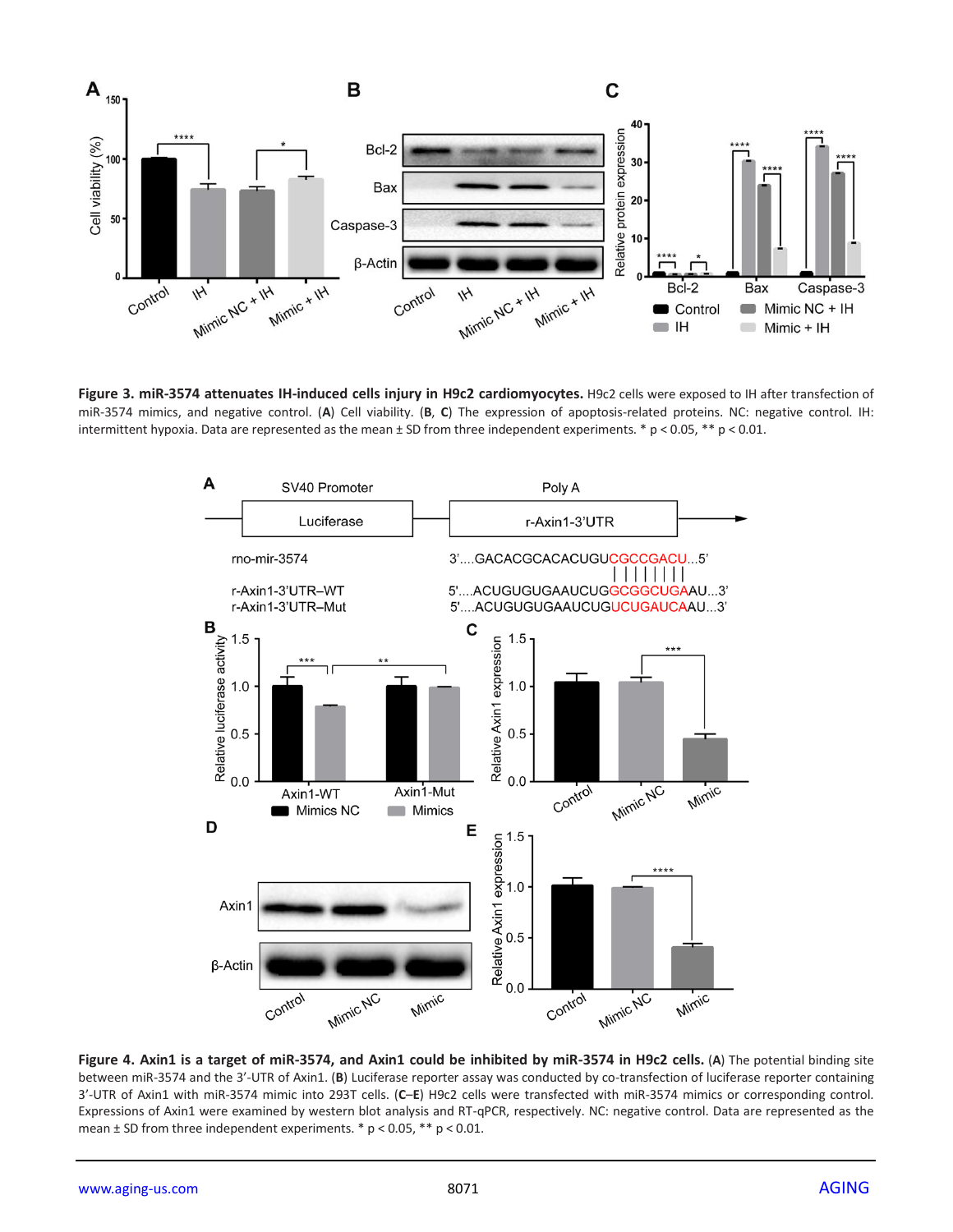prediction, Axin1 was explored to be one of the potential targets of miR-3574. Next, the Luciferase reporter assay confirmed that miR-3574 suppressed the expression of Axin1 by binding with the 3'UTR of Axin1. Furthermore, it was found that miR-3574 further suppressed the mRNA and protein levels of Axin1 in the H9c2 cardiomyocytes. More importantly, enforced expression of Axin1 could partly reverse the effects of miR-3574 overexpression on cell damage in the IH treated H9c2 cardiomyocytes. Our work first revealed that miR-3574 is a critical regulator in the myocardial IH injury, which may provide a potential therapeutic target in OSA-related heart disease.

There is increased recognition that OSA, characterized by intermittent hypoxia (IH), is deemed as a risk factor for the development of many cardiovascular diseases such as hypertension [4], myocardial ischemia [6], heart failure [7], atherosclerosis [17], and coronary artery disease [18]. The IH leads to a number of potential adverse consequences, including activation of inflammation [19], insulin resistance [20], oxidative stress [21], sympathetic activation [22], and endothelial dysfunction [23]. Thus, it contributes to OSA-associated cardiovascular pathologies. For example, previous studies showed that IH could activate the factors of NFkappaB-dependent inflammation resulting in OSA-



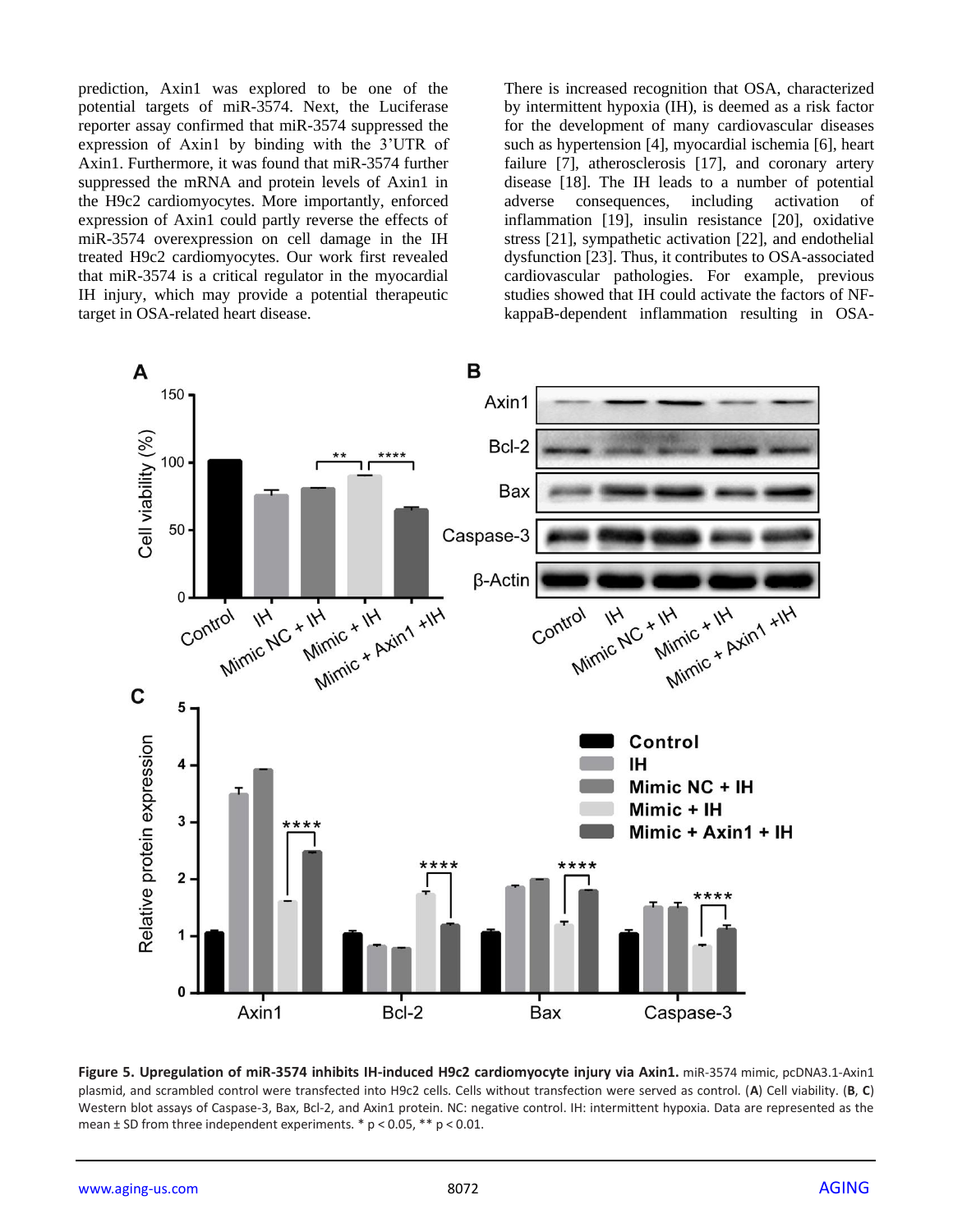related cardiovascular dysfunction [24]. Meanwhile, it is reported that IH-induced oxidative stress appears to involve in the hypersensitivity to myocardial infarction [25]. Additionally, our previous study observed that IH also could cause endothelial dysfunction [26], which represents one of the initial steps of atherosclerosis development. In our study, we demonstrated that IH treatment markedly decreased cell viability and altered the expression levels of apoptosis-associated proteins in H9c2 cardiac myocytes. In the recent years, how to relieve IH-related cardiomyocytes injury has attracted increasing attention.

Accumulative data indicates that a number of miRNAs have taken part in the pathogenesis of cardiovascular diseases [27–29]. Moreover, increasing evidence confirmed that a large number of miRNAs could inhibit or promote cardiomyocytes apoptosis via mediating the downstream pathways and targets. For instance, Yang et al demonstrated that miR-320 participate in the cardioprotective effect of insulin against H9c2 cardiomyocytes apoptosis by targeting survivin [30]. At the same time, Pan et al found that miR-133b-5p contributes to HPC-induced cardioprotection by the inhibition of caspase-3 and caspase-8 apoptotic signaling [31]. In 2020, Zhang and coworkers found that miR-885 could attenuate hypoxia/reoxygenationinduced cell apoptosis via modulation of AKT/mTOR signaling in human cardiomyocytes [32]. As yet, very little is known about the function of miRNAs in OSArelated cardiovascular diseases. Our study first revealed that overexpression of miR-3574 could lead to a striking increase in cardiomyocyte viability and a remarkable decrease in H9c2 cell apoptosis following exposure to IH. That is to say, miR-3574 overexpression inhibits cardiomyocytes apoptosis under IH condition. Together, all these findings suggest that miR-3574 may have a pivotal role in the progression of IH cardiomyopathy. However, the underlying mechanisms remain unknown.

To further determine the underlying mechanism of miR-3574 in H9c2 cell viability and apoptosis under IH condition, we further carried out dual-luciferase reporter assay and bioinformatic analysis. We surprisingly found that the 3'-UTR of Axin1 contained the potential conserved binding sites of miR-3574. Axin1, a cytoplasmic protein, is an important regulator of the Wnt signaling pathway via inhibition of β-catenin [33, 34]. It was reported that Axin1 is a key mediator of cell apoptosis in human melanoma cells by inhibiting the BRAFV600E [35]. Thus, we hypothesized that Axin1involved in the process of miR-3574 regulating IH-induced H9c2 cell apoptosis. Indeed, we next demonstrated that miR-3574 overexpression was related to the inhibition of luciferase activity. In addition, we also observed that miR-3574 overexpression

significantly reduced the mRNA and protein levels of Axin1. At last, rescue experiments further validated that re-introduction of Axin1 in IH-treatment of H9c2 cardiomyocytes transfected with miR-3574 mimics could significantly reversed the function of miR-3574 mimics. All of above results confirmed that Axin1 was a direct target of miR-3574, which could mediate the roles of miR-3574 in H9c2 cells viability and apoptosis under IH condition.

In our study, we first showed the negative correlation of miR-3574-Axin1 pair *in vitro*, and revealed that miR-3574 could alleviate IH-induced cardiomyocyte injury via inhibition of Axin1 *in vitro*. This result highlights the important role of miRNA regulation in OSA-related cardiovascular diseases. However, the study also harbors some limitations. Firstly, the morphological change of apoptosis was not investigated, such as the use of immunofluorescence and TUNEL assay. Secondly, this study is mainly focused their attention on only *in vitro* cell-based experiments. Thus, animal experiments on miR-3574 knock in/out should be conducted in future research. Fourthly, more markers indicating cardiomyocyte injury should be provided such as LDH, cTN, cleaved caspase-3, and so on. Finally, though the sequence in miR-3574 and Axin1 3'-UTR was highly conserved among multiple species, the function of miR-3574 and its clinical applicability are still needed to be further explored.

## **CONCLUSIONS**

In conclusion, we first confirmed that miR-3574 overexpression inhibited IH-induced apoptosis in cardiomyocytes by targeting Axin1. Our findings identify that miR-3574 exerts a prominent cardioprotective effect on IH-induced cardiomyocyte injury, which seems to provide a novel target for treating OSA-related heart diseases.

## **MATERIALS AND METHODS**

## **Cell culture**

H9c2 cardiomyocytes were obtained from Chinese Academy of Sciences Shanghai Cell Bank. Cells were routinely cultured in DMEM (HyClone) containing 10% fetal bovine serum (Gibco) in a  $5\%$  CO<sub>2</sub> humidified incubator at 37° C.

## **IH treatment**

When H9c2 cardiomyocytes reached 70-80% confluence, IH stimulation was carried out according to the method as we previously described [36]. Briefly, cells were first maintained under hypoxia for 35 min, which was induced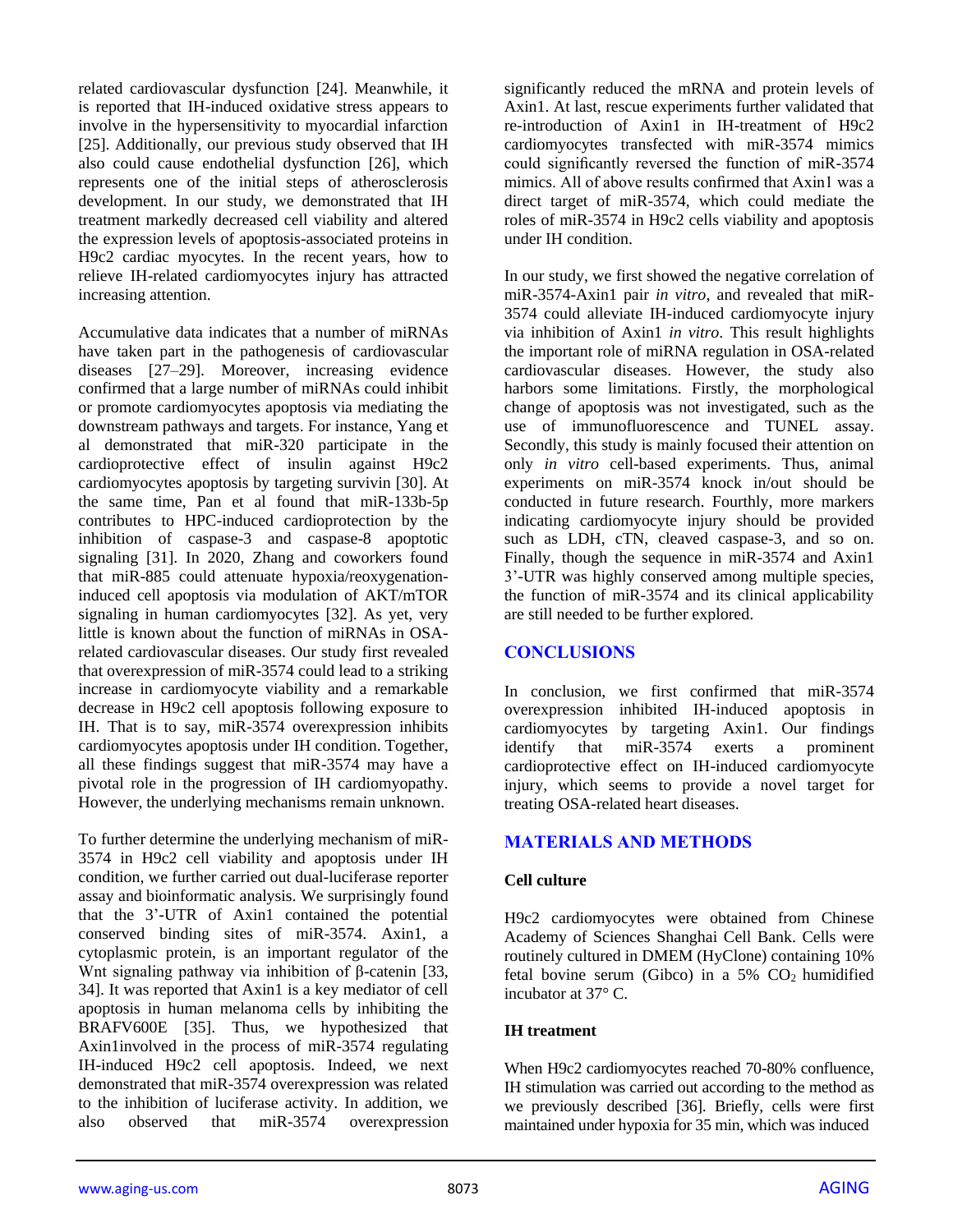| m                       | Sequence $(5'$ -3')               |
|-------------------------|-----------------------------------|
| $miR-3574$              | Sense: CATCAGCCGCTGTCACACG        |
|                         | Antisense: CCAGTGCGTGTCGTGGAGT    |
| $miR-3574$ mimic        | Sense: UCAGCCGCUGUCACACGCACAG     |
|                         | Antisense: CUGUGCGUGUGACAGCGGCUGA |
| miR-3574 mimic $NC$     | Sense: UUGUACUACACAAAAGUACUG      |
|                         | Antisense: GUACUUUUUGUGUAGUACAAUU |
| $miR-3574$ inhibitor    | CUGUGCGUGUGACAGCGGCUGA            |
| $miR-3574$ inhibitor NC | CAG UAC UUU UGU GUA GUA CAA       |
| $A$ xin 1               | Sense: GAAGACGGCGATCCATCG         |
|                         | Antisense: GGATGCTCTCAGGGTTCT     |
| U6                      | Sense: CTCGCTTCGGCAGCACA          |
|                         | Antisense: AACGCTTCACGAATTTGCGT   |
| B-Actin                 | Sense: CGAGTACAACCTTCTTGCAGC      |
|                         | Antisense: ACCCATACCCACCATCACAC   |

**Table 1. Primers used for RT-qPCR.**

by flushing a mixed air of 5%  $CO<sub>2</sub>$ , 1%  $O<sub>2</sub>$  and 94% N<sub>2</sub>. Subsequently, cells were then cultured under normoxia condition for 25 min (5%  $CO<sub>2</sub>$ , 21%  $O<sub>2</sub>$  balanced with N2). Repeated IH treatment was conducted for 6 cycles.

#### **RNA isolation and qRT-PCR**

Total RNA was extracted from H9c2 cardiomyocytes by use of the Trizol Reagent (Invitrogen, USA). The quality was determined by gel electrophoresis and NanoDrop 2000 (Thermo Fisher Scientific, USA). According to the manufacturers' protocols, the reverse transcription of miRNA and mRNA from the total RNA was employed by using Mir-X™ miRNA First Strand Synthesis Kit (Clontech, USA) and PrimeScript™ RT Reagent Kit (Takara, China), respectively. qRT-PCR reactions were prepared by using SYBR Green PCR Master Mix (Thermo Fisher Scientific) and performed in ABI 7500 real-time RT-PCR system. β-actin and U6 were used as internal controls. All primers used in this study were listed in Table 1. Relative expression levels of miRNA and mRNA was calculated using the 2−∆∆Ct method. All experiments were conducted in triplicate.

## **Cell counting kit-8 (CCK-8) assay**

CCK-8 assay was performed to evaluate cell viability. H9c2 cells were maintained in 96-well plates and gained the relevant treatments, including IH, transfection. For CCK8 detection, 10 μl/well of CCK-8 solution was added into each well. The absorbance was determined with the use of a microplate reader (Bio-Rad) at 450 nm.

## **Western blot analysis**

Total proteins were first extracted from H9c2 cardiomyocytes using RIPA buffer (Beyotime, China). We used the BCA Protein Assay Kit (Thermo Scientific, USA) to detect the protein concentration. Subsequently, we separated equal amounts of protein on 10% SDS-PAGE, and then transferred the proteins to a PVDF membrane. After blocking with 5% nonfat milk, we then incubated the membrane with appropriate primary antibodies at 4° C overnight. Next, we employed TBST to wash the membrane three times. Then, it was incubated with secondary antibodies conjugated with horseradish peroxidase (Santa Cruz Biotechnology) for 1 h at room temperature. At last, the signals were visualized on X-ray films by using enhanced chemiluminescence (ECL). The bands were analyzed with the use of ImageJ software. The expression level of relative proteins was normalized to β-Actin.

## **Cell transfection**

H9c2 cardiomyocytes were detached with trypsin (Gibco) and counted the day before transfection. H9c2 cardiomyocytes were cultured to reach 90% confluence on the day of transfection. The miR-3574 inhibitor and mimic, and scrambled control were obtained from Sangon Biotech Co. (Shanghai, China), which were listed in Table 1. At the same time, the pcDNA3.1- Axin1 plasmid and vector were also obtained from Sangon Biotech Co. Then, we transfected miRNAs and pcDNA3.1 plasmids into H9c2 cells with Lipofectamine 3000 (Invitrogen, USA). All transfections were carried out before the IH treatment, and then cultured for 48 h for subsequent experimentation.

#### **Dual-luciferase reporter assay**

We generated the mutant 3'-UTR of Axin1 by use of the Quick-Change Site-Directed Mutagenesis kit (Stratagene, USA). The 3'-UTR of Axin1 contained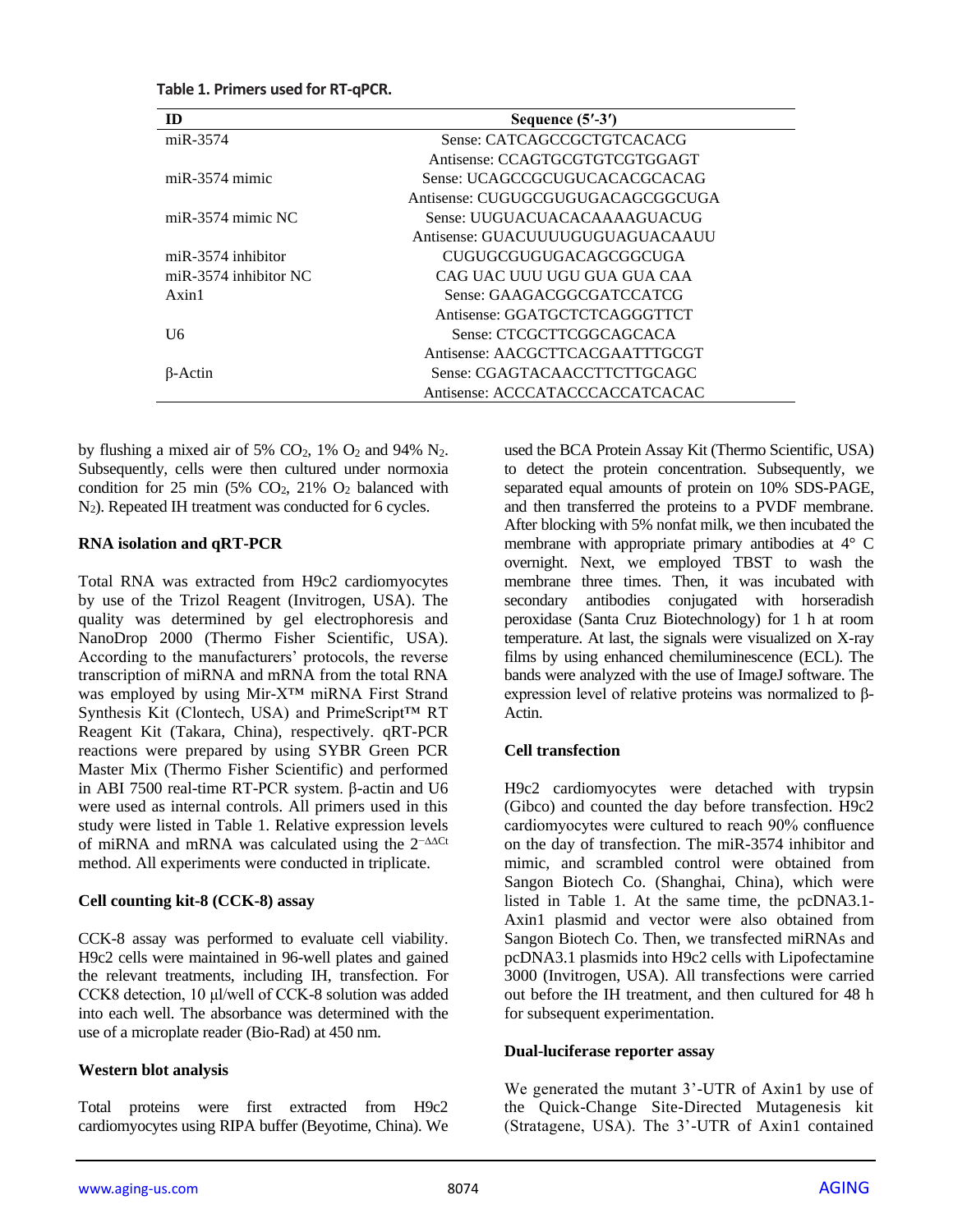either the miR-3574 binding site or the mutant 3'- UTR of Axin1, which was cloned into the psiCHECK-2 vectors (Promega, USA) to synthesize the psiCHECK-Axin1 3'-UTR Luciferase reporter plasmid. Following the manufacturer's instruction, luciferase reporter plasmids and miR-3574 mimic or miR-NC were then co-transfected into H9c2 with the help of Lipofectamine 3000 reagent (Invitrogen, USA). After 48 h, we applied a Dual-Luciferase reporter gene assay kit (Promega, USA) to detect the Luciferase activities. Renilla luciferase was served as normalisation. The experiment was repeated three times.

## **Statistical analysis**

All data were displayed as the mean  $\pm$  SD from at least three independent experiments. GraphPad Prism 7 and SPSS 22.0 were used to analyze the data. We analyzed the differences between two independent groups by using Student's t tests. One-way ANOVA were used for the comparison of differences among multiple groups.  $P < 0.05$  was deemed statistically significant.

## **AUTHOR CONTRIBUTIONS**

Qingshi Chen and Guofu Lin: carried out the qRT-PCR, dual-luciferase reporter assay and western blot analysis, conceived of the study, and wrote this manuscript. Yongfa Chen, Chaowei Li and Lizhen Wu: performed the statistical analysis and participated in the design of the study. Xin Hu: carried out the CCK-8 assay, cell transfection, cell culture, and IH treatment. Qichang Lin: conceived of the study.

## **CONFLICTS OF INTEREST**

The authors declare that they have no conflicts of interest.

## **FUNDING**

This study was funded by the National Natural Science Foundation of China [grant number: 82000094, 81370182 and 81870074]; Science and Technology Projects of Quanzhou [grant numbers: 2018N007S]; Science and Technology Project of Fujian Education Department [grant number: JT180199] and Natural Science Foundation of Fujian Province [grant number: 2020J01203].

## **REFERENCES**

1. Franczak A, Bil-Lula I, Sawicki G, Fenton M, Ayas N, Skomro R. Matrix metalloproteinases as possible biomarkers of obstructive sleep apnea severity - a

systematic review. Sleep Med Rev. 2019; 46:9–16. <https://doi.org/10.1016/j.smrv.2019.03.010> PMI[D:31060030](https://pubmed.ncbi.nlm.nih.gov/31060030)

2. Boulet L, Flore P, Le Gouellec A, Toussaint B, Pépin JL, Faure P. Is tryptophan metabolism involved in sleep apnea-related cardiovascular co-morbidities and cancer progression? Med Hypotheses. 2015; 85:415– 23.

<https://doi.org/10.1016/j.mehy.2015.06.022> PMI[D:26182975](https://pubmed.ncbi.nlm.nih.gov/26182975)

- 3. Ozeke O, Ozer C, Gungor M, Celenk MK, Dincer H, Ilicin G. Chronic intermittent hypoxia caused by obstructive sleep apnea may play an important role in explaining the morbidity-mortality paradox of obesity. Med Hypotheses. 2011; 76:61–63. <https://doi.org/10.1016/j.mehy.2010.08.030> PMI[D:20822856](https://pubmed.ncbi.nlm.nih.gov/20822856)
- 4. André S, Andreozzi F, Van Overstraeten C, Ben Youssef S, Bold I, Carlier S, Gruwez A, Bruyneel AV, Bruyneel M. Cardiometabolic comorbidities in obstructive sleep apnea patients are related to disease severity, nocturnal hypoxemia, and decreased sleep quality. Respir Res. 2020; 21:35. <https://doi.org/10.1186/s12931-020-1284-7> PMI[D:31996224](https://pubmed.ncbi.nlm.nih.gov/31996224)
- 5. Huang B, Liu H, Scherlag BJ, Sun L, Xing S, Xu J, Luo M, Guo Y, Cao G, Jiang H. Atrial fibrillation in obstructive sleep apnea: neural mechanisms and emerging therapies. Trends Cardiovasc Med. 2020. [Epub ahead of print]. <https://doi.org/10.1016/j.tcm.2020.01.006> PMI[D:32008837](https://pubmed.ncbi.nlm.nih.gov/32008837)
- 6. Konishi T, Kashiwagi Y, Funayama N, Yamamoto T, Murakami H, Hotta D, Tanaka S. Obstructive sleep apnea is associated with increased coronary plaque instability: an optical frequency domain imaging study. Heart Vessels. 2019; 34:1266–79. <https://doi.org/10.1007/s00380-019-01363-8> PMI[D:30790035](https://pubmed.ncbi.nlm.nih.gov/30790035)
- 7. Zhan X, Li L, Wu C, Chitguppi C, Huntley C, Fang F, Wei Y. Effect of uvulopalatopharyngoplasty (UPPP) on atherosclerosis and cardiac functioning in obstructive sleep apnea patients. Acta Otolaryngol. 2019; 139:793–97. <https://doi.org/10.1080/00016489.2019.1633475> PMI[D:31268381](https://pubmed.ncbi.nlm.nih.gov/31268381)
- 8. Liu Q, Wu DH, Han L, Deng JW, Zhou L, He R, Lu CJ, Mi QS. Roles of microRNAs in psoriasis: immunological functions and potential biomarkers. Exp Dermatol. 2017; 26:359–67.

<https://doi.org/10.1111/exd.13249> PMID[:27783430](https://pubmed.ncbi.nlm.nih.gov/27783430)

9. Hashimoto-Gotoh A, Kitao K, Miyazawa T. Persistent infection of simian foamy virus derived from the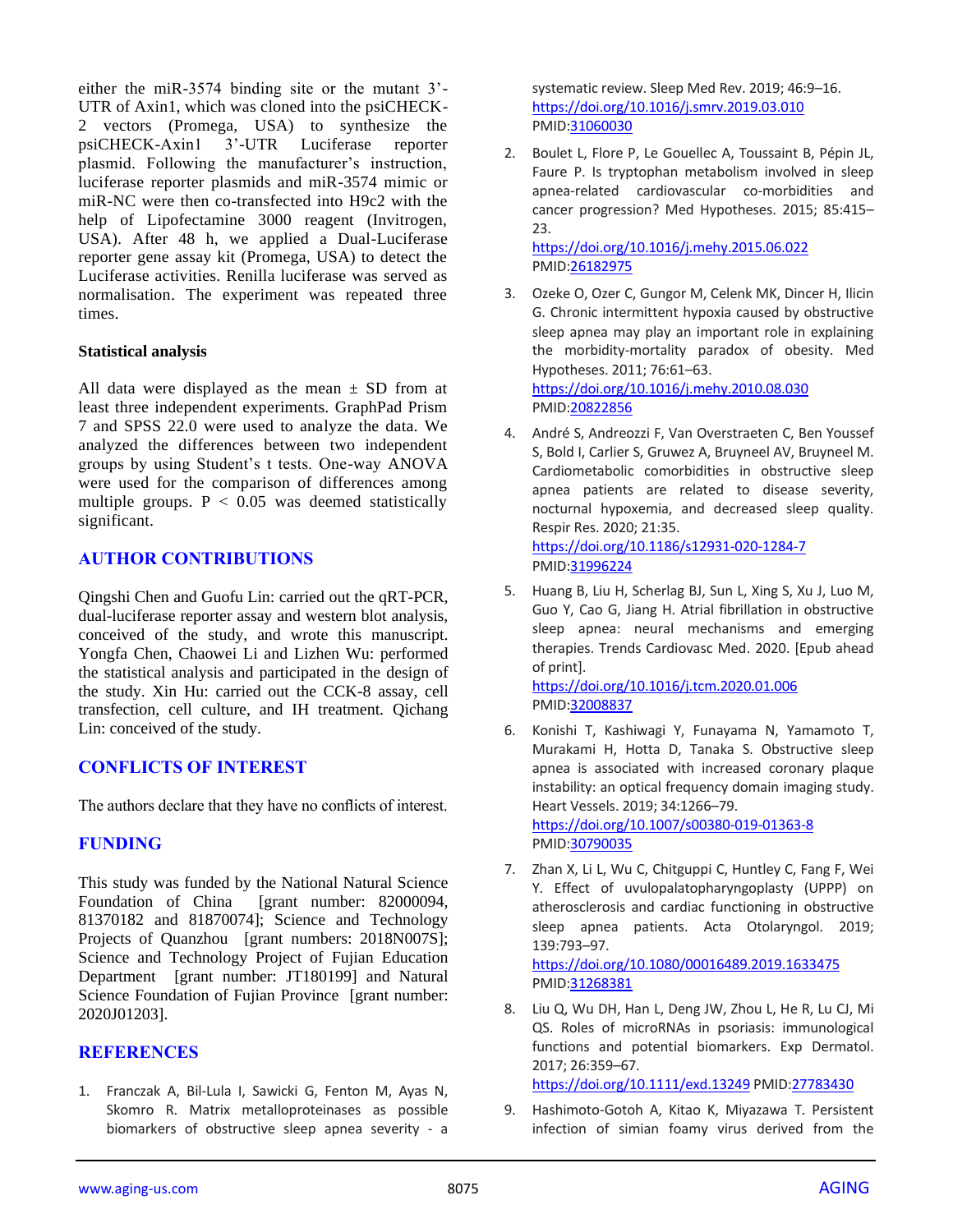Japanese macaque leads to the high-level expression of microRNA that resembles the miR-1 microRNA precursor family. Microbes Environ. 2020; 35:ME19130. <https://doi.org/10.1264/jsme2.ME19130>

PMID[:31969530](https://pubmed.ncbi.nlm.nih.gov/31969530)

- 10. Chandan K, Gupta M, Sarwat M. Role of host and pathogen-derived MicroRNAs in immune regulation during infectious and inflammatory diseases. Front Immunol. 2020; 10:3081. <https://doi.org/10.3389/fimmu.2019.03081> PMID[:32038627](https://pubmed.ncbi.nlm.nih.gov/32038627)
- 11. Li Y, Liu X, Yin Z, You Y, Zou Y, Liu M, He Y, Zhang H, Zheng X, Zhang Z, Wang P. MicroRNA-like milR236, regulated by transcription factor MoMsn2, targets histone acetyltransferase MoHat1 to play a role in appressorium formation and virulence of the rice blast fungus magnaporthe oryzae. Fungal Genet Biol. 2020; 137:103349.

<https://doi.org/10.1016/j.fgb.2020.103349> PMID[:32006681](https://pubmed.ncbi.nlm.nih.gov/32006681)

12. Zhang J, Wei X, Zhang W, Wang F, Li Q. MiR-326 targets MDK to regulate the progression of cardiac hypertrophy through blocking JAK/STAT and MAPK signaling pathways. Eur J Pharmacol. 2020; 872:172941. <https://doi.org/10.1016/j.ejphar.2020.172941>

PMID[:31972179](https://pubmed.ncbi.nlm.nih.gov/31972179)

- 13. Foinquinos A, Batkai S, Genschel C, Viereck J, Rump S, Gyöngyösi M, Traxler D, Riesenhuber M, Spannbauer A, Lukovic D, Weber N, Zlabinger K, Hašimbegović E, et al. Preclinical development of a miR-132 inhibitor for heart failure treatment. Nat Commun. 2020; 11:633. <https://doi.org/10.1038/s41467-020-14349-2> PMID[:32005803](https://pubmed.ncbi.nlm.nih.gov/32005803)
- 14. Gao F, Kataoka M, Liu N, Liang T, Huang ZP, Gu F, Ding J, Liu J, Zhang F, Ma Q, Wang Y, Zhang M, Hu X, et al. Therapeutic role of miR-19a/19b in cardiac regeneration and protection from myocardial infarction. Nat Commun. 2019; 10:1802. <https://doi.org/10.1038/s41467-019-09530-1> PMID[:30996254](https://pubmed.ncbi.nlm.nih.gov/30996254)
- 15. Yang X, Niu X, Xiao Y, Lin K, Chen X. MiRNA expression profiles in healthy OSAHS and OSAHS with arterial hypertension: potential diagnostic and early warning markers. Respir Res. 2018; 19:194. <https://doi.org/10.1186/s12931-018-0894-9> PMID[:30285853](https://pubmed.ncbi.nlm.nih.gov/30285853)
- 16. Khalyfa A, Zhang C, Khalyfa AA, Foster GE, Beaudin AE, Andrade J, Hanly PJ, Poulin MJ, Gozal D. Effect on intermittent hypoxia on plasma exosomal micro RNA signature and endothelial function in healthy adults. Sleep. 2016; 39:2077–90.

<https://doi.org/10.5665/sleep.6302> PMI[D:27634792](https://pubmed.ncbi.nlm.nih.gov/27634792)

- 17. Kim S, Lee KY, Kim NH, Abbott RD, Kim C, Lee SK, Kim SH, Shin C. Relationship of obstructive sleep apnoea severity and subclinical systemic atherosclerosis. Eur Respir J. 2020; 55:1900959. <https://doi.org/10.1183/13993003.00959-2019> PMI[D:31672758](https://pubmed.ncbi.nlm.nih.gov/31672758)
- 18. Glantz H, Thunström E, Johansson MC, Wallentin Guron C, Uzel H, Ejdebäck J, Nasic S, Peker Y. Obstructive sleep apnea is independently associated with worse diastolic function in coronary artery disease. Sleep Med. 2015; 16:160–67. <https://doi.org/10.1016/j.sleep.2014.08.018> PMI[D:25547036](https://pubmed.ncbi.nlm.nih.gov/25547036)
- 19. Chen JK, Guo MK, Bai XH, Chen LQ, Su SM, Li L, Li JQ. Astragaloside IV ameliorates intermittent hypoxiainduced inflammatory dysfunction by suppressing MAPK/NF-κB signalling pathways in Beas-2B cells. Sleep Breath. 2020; 24:1237–45. <https://doi.org/10.1007/s11325-019-01947-8> PMI[D:31907823](https://pubmed.ncbi.nlm.nih.gov/31907823)
- 20. Murphy AM, Thomas A, Crinion SJ, Kent BD, Tambuwala MM, Fabre A, Pepin JL, Roche HM, Arnaud C, Ryan S. Intermittent hypoxia in obstructive sleep apnoea mediates insulin resistance through adipose tissue inflammation. Eur Respir J. 2017; 49:1601731. <https://doi.org/10.1183/13993003.01731-2016> PMI[D:28424360](https://pubmed.ncbi.nlm.nih.gov/28424360)
- 21. Badran M, Yassin BA, Lin DT, Kobor MS, Ayas N, Laher I. Gestational intermittent hypoxia induces endothelial dysfunction, reduces perivascular adiponectin and causes epigenetic changes in adult male offspring. J Physiol. 2019; 597:5349–64. <https://doi.org/10.1113/JP277936> PMID[:31441069](https://pubmed.ncbi.nlm.nih.gov/31441069)
- 22. Kimura H, Ota H, Kimura Y, Takasawa S. Effects of intermittent hypoxia on pulmonary vascular and systemic diseases. Int J Environ Res Public Health. 2019; 16:3101. <https://doi.org/10.3390/ijerph16173101> PMI[D:31455007](https://pubmed.ncbi.nlm.nih.gov/31455007)
- 23. Badran M, Abuyassin B, Ayas N, Laher I. Intermittent hypoxia impairs uterine artery function in pregnant mice. J Physiol. 2019; 597:2639–50. <https://doi.org/10.1113/JP277775> PMID[:31002746](https://pubmed.ncbi.nlm.nih.gov/31002746)
- 24. Xu XM, Yao D, Cai XD, Ding C, Lin QD, Wang LX, Huang XY. Effect of chronic continual- and intermittent hypoxia-induced systemic inflammation on the cardiovascular system in rats. Sleep Breath. 2015; 19:677–84.

<https://doi.org/10.1007/s11325-014-1075-9> PMI[D:25395264](https://pubmed.ncbi.nlm.nih.gov/25395264)